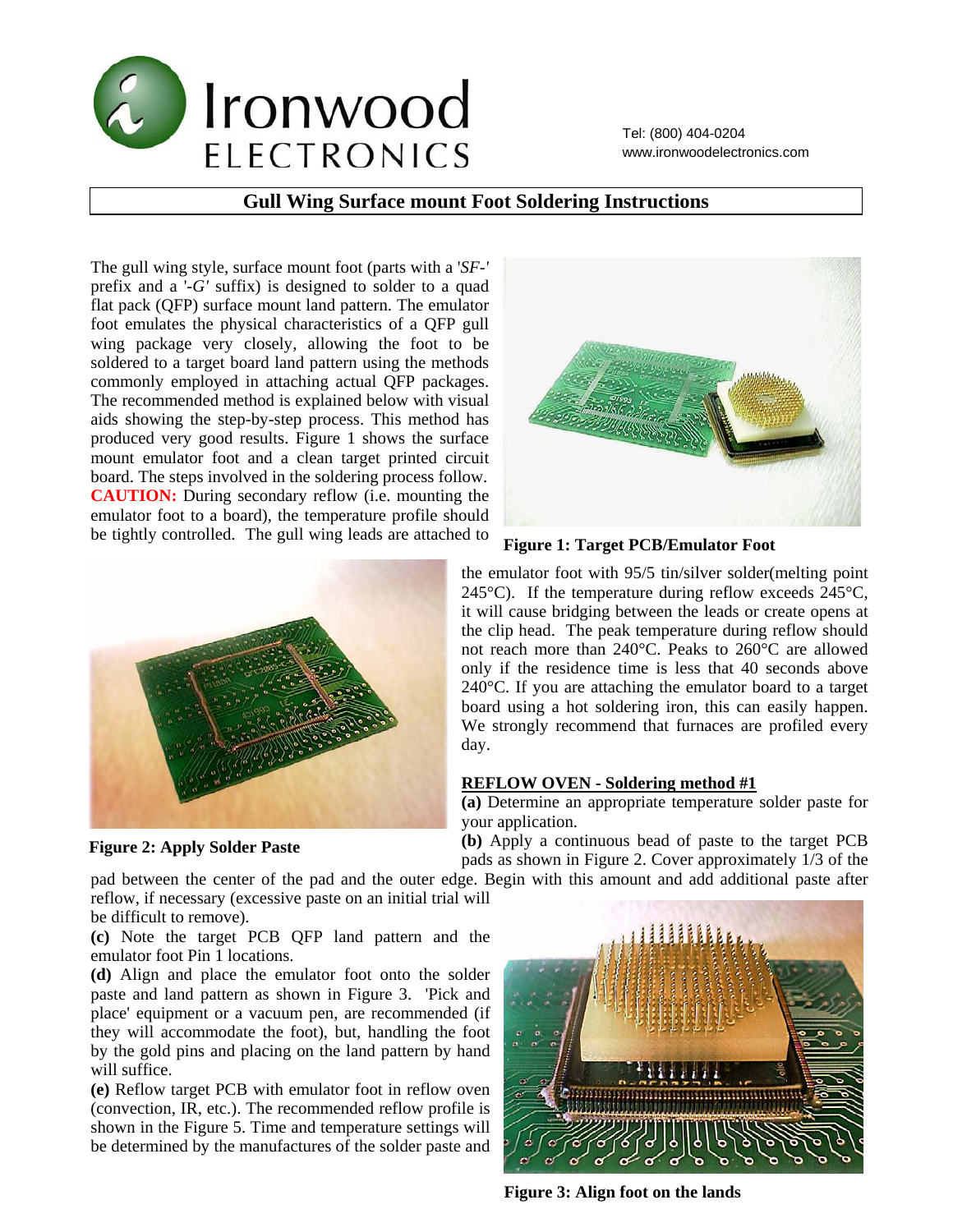

# **Gull wing Surface mount Foot Soldering Instructions (continued)**

reflow oven. The Ironwood gull wing foot has a larger thermal mass than an actual QFP package, and therefore,



**Figure 4: Removing excess solder** 

may require longer reflow time and/or higher temperature settings. **(f)** Inspect solder fillets. Add additional solder paste to

solder deficient areas as needed or remove excess with small tip solder iron and copper desoldering braid (Figure 4). If the solder has not completely reflowed, add solder flux and repeat step (e).

Because of the construction of the emulator foot, a **Low Temperature** solder paste must be used. Set reflow equipment to the lowest setting that will reflow the solder paste. Reflow the emulator foot with target assembly in a temperature range of **185 - 210 degree C**. This can be varied depending upon the profile of the oven and the customer assemblies. The above temperature range is safe for soldering the emulator foot without thermal damage to

the foot. It is recommended that reflow oven be set for a minimum time initially. If reflow was not complete, reflux and reflow for a longer duration.



**Figure 5: Recommended Convection Oven Reflow Profile** 

### **HOT AIR TOOL - Soldering method #2**

Repeat steps (a) through (d) in method #1. The surface tension present between the solder and the emulator foot in method #1 will not be present in method #2, due to the fact that only a small portion of the solder in this method will be liquid at one time. It is necessary therefore, to align the foot over the land pattern with greater accuracy.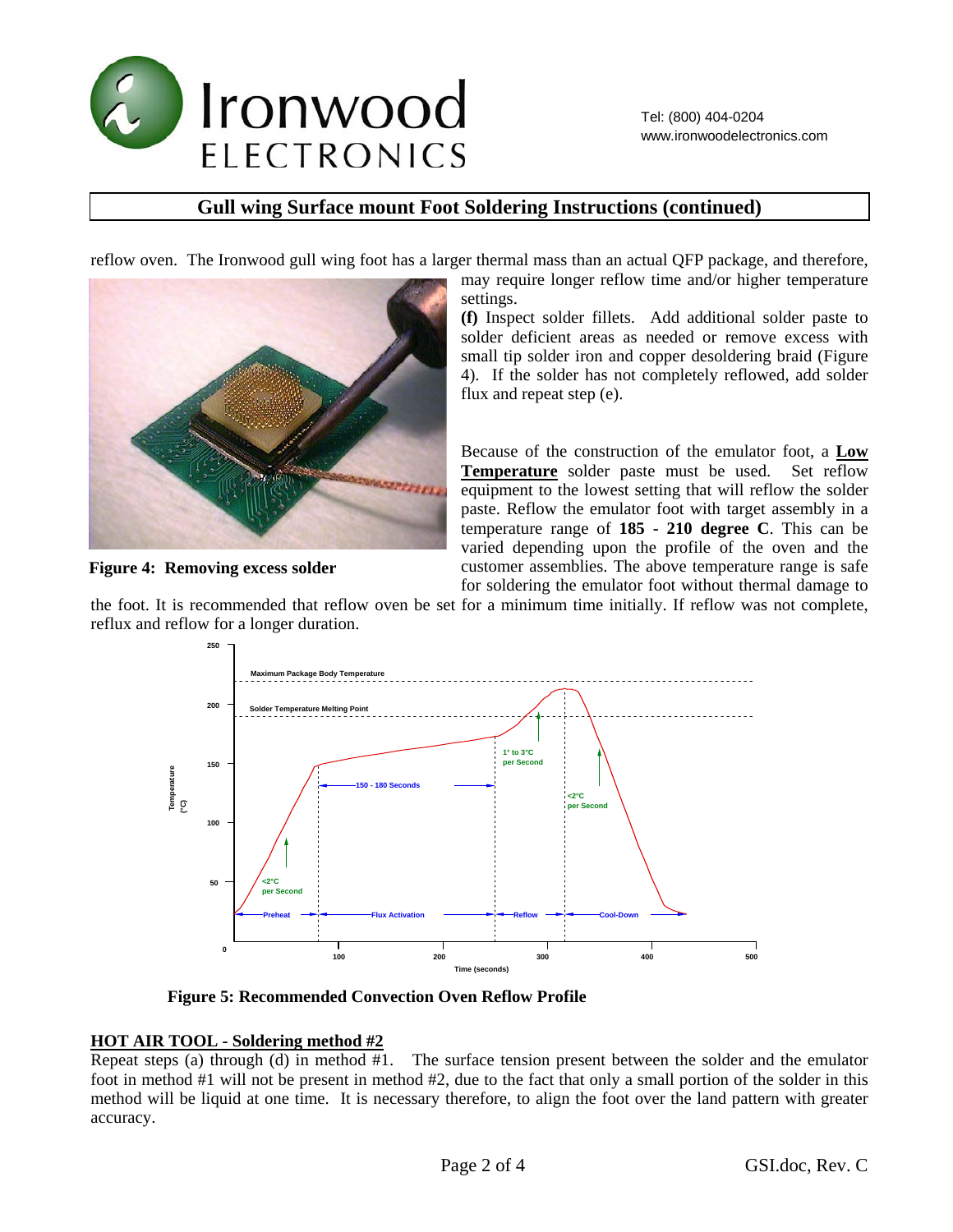

# **Gull wing Surface mount Foot Soldering Instructions (continued)**

**(e)** Reflow, with a hot air wand/gun, the solder over a few of the pads in opposite corners (diagonally) of the land pattern (Figure 6).

**(f)** Check the foot alignment.

**(g)** Continue by reflowing the remaining solder paste. Add or remove solder as needed (see step (f) in method 1.).

#### **SOLDERING IRON - Soldering method #3**

This method has produced very good results but may be more time consuming than the other two methods. Caution must be used when touching the soldering iron tip to the emulator foot. Excessive heat or pressure may damage the pads on the side of the foot.

**(a)** Using a small diameter solder wire (approx. 0.015" or smaller) and a very fine tipped soldering iron, add enough solder to two opposite corner (diagonal) pads to cover them.

**(b)** Align and place the emulator foot over the QFP land pattern (see steps (c) and (d) in method 1).

**(c)** Holding the foot in place, by pressing down gently on the gold terminal pins, place the iron tip on the two pads to reflow the solder. This will tack and keep the foot in **Figure 6: Reflow using hot air tool**  alignment.

**(d)** Under a microscope or magnifying lens, if available, solder the remaining edge pads of the foot to the target



**Figure 7: Finished Solder Fillets** 



PCB land pattern using a liberal amount of solder (shorts between adjacent pads can be removed later).

**(e)** Apply a generous amount of flux along the side of the foot.

**(f)** Tilt the PCB and emulator foot at 30 - 45 degree angle. Start at one corner and pull the tip of the iron along the side of the foot to remove excess solder deposits. Clean the tip of the iron often. Repeat this step several times starting at a point on the foot ahead of the excess solder. Continue along the side of the foot until shorts are removed and a fillet is present between feet and target PCB pads.

**(g)** Repeat steps (e) and (f) for the remaining three sides. The finished solder connections are shown in Figure 7.

#### **Removing or Desoldering**

Conventional methods can be used to remove a surface mount foot from your target board, however we recommend the use of PRB Line® D'SOLDER™.; This SMT device removal product avoids the use of excessive heat that can compromise the integrity of our product and your target board. The specially